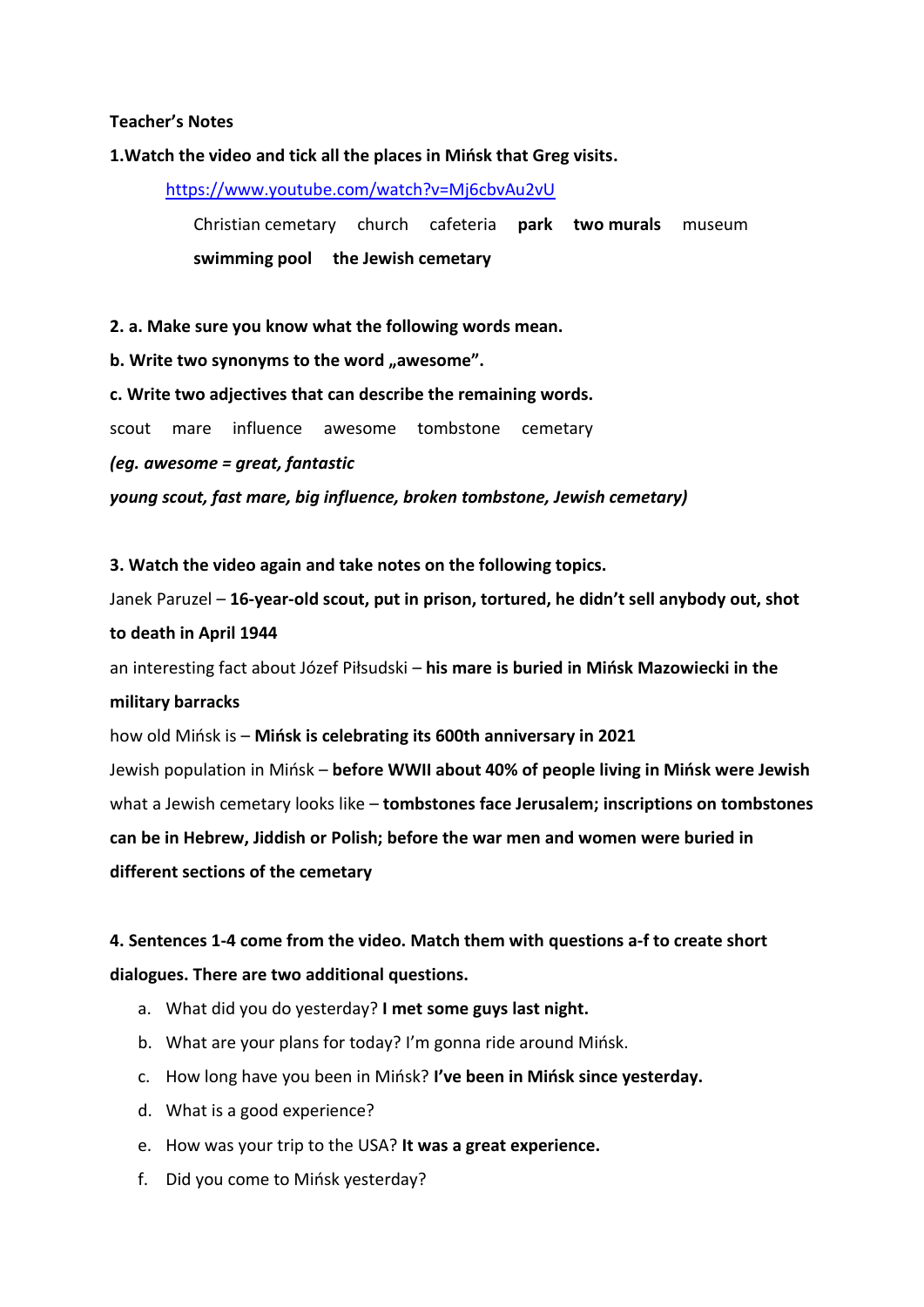# **5. Look at the following expressions. Watch the video again and complete the expressions with one word.**

look **over** there street art **on** the building You know **what**? I **just** have to go from the 20th **century** just out of **curiosity** there will be many cultural **events** that'll be **awesome** it's **interesting** to know they had a huge **influence** thank you very much **for** watching. I hope you **enjoyed** my trip.

## **6. Use expressions from exercises 5 to react in the following situations. You can change the expressions.**

1. Opowiadasz, jakie wydarzenia będą się działy podczas 600 rocznicy twojego miasta.

2. Twoi znajomi wychodzą z imprezy, którą zorganizowałeś/as. Co im powiesz?

3. Oprowadzasz obcokrajowców po twoim mieście, chcesz zwrócić ich uwage na pewien interesujący fakt.

4. Chcesz podziękować koledze za pomoc w sprzątaniu ogrodu.

- 5. Kolega zaprasza Cię na wyjazd na wakacje.
- 6. Zauważyłeś nietypowy obraz na budynku. Chcesz pokazać go koleżance, z którą idziesz.

**7. Work in pairs. Make a dialogue in which you will use half of the expressions from exercise 5.**

The lesson plan designed by Katarzyna Wiącek